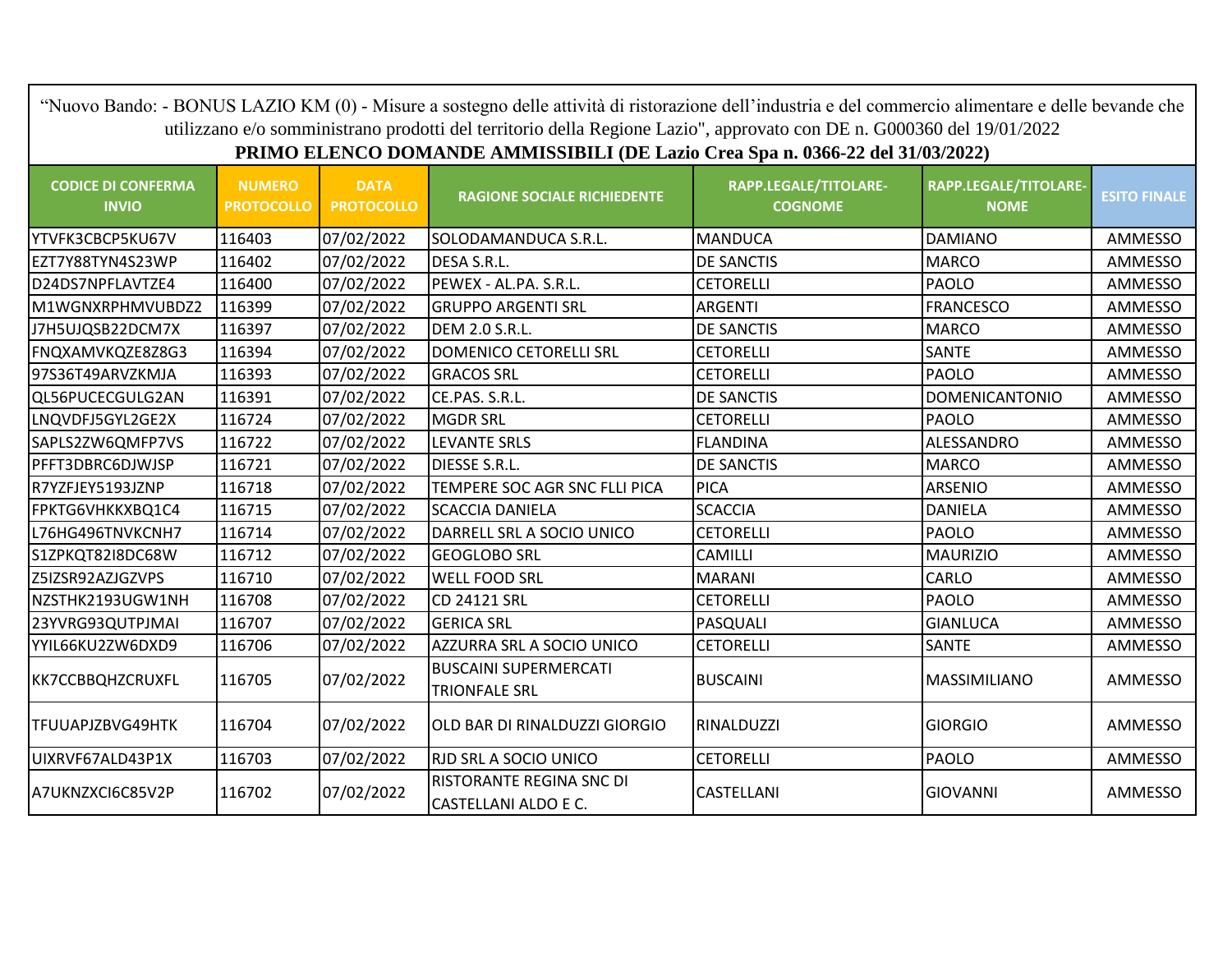| 8Q4BALBD1MS4CDFK        | 116698 | 07/02/2022 | BEERSHOP106 DI DE ROSSI FILIPPO E<br>LOTITO ALESSANDRO SNC     | <b>DE ROSSI</b>  | <b>FILIPPO</b>          | AMMESSO |
|-------------------------|--------|------------|----------------------------------------------------------------|------------------|-------------------------|---------|
| IZAQNRA56SNJY8FY        | 116695 | 07/02/2022 | IL FONDATORE SRL                                               | <b>MESSIDORO</b> | <b>GIUSEPPE</b>         | AMMESSO |
| 38YG13TTR1643SBP        | 116692 | 07/02/2022 | PEPE VERDE SNC DI GIGLIOZZI<br>VINCENZO & CO.                  | GIGLIOZZI        | <b>VINCENZO</b>         | AMMESSO |
| 3WXFSVY9NYD9LAVJ        | 116688 | 07/02/2022 | <b>LIVING ORANGE SRLS</b>                                      | <b>CERALDI</b>   | <b>ORFEO</b>            | AMMESSO |
| AVXTWUVY769B1CRJ        | 116687 | 07/02/2022 | <b>SCACCIA DANIELA</b>                                         | <b>SCACCIA</b>   | <b>DANIELA</b>          | AMMESSO |
| 8P52AF8MT9NE2AIP        | 116685 | 07/02/2022 | TORRE ANGELA CARNI S.R.L.                                      | SPUNTARELLI      | <b>MARIA LUISA</b>      | AMMESSO |
| U9EPDGGJFZBYD595        | 116682 | 07/02/2022 | BEER SHOP LATINA SAS DI CASOLARI<br>DANIELE & C.               | <b>CASOLARI</b>  | <b>DANIELE</b>          | AMMESSO |
| V7GXAZ94IWCAIR31        | 116683 | 07/02/2022 | ATENA RI S.R.L.                                                | CARDINALI        | <b>ROBERTO</b>          | AMMESSO |
| D15TCDF2WZCPBDCZ        | 116680 | 07/02/2022 | <b>ALGA SRLS</b>                                               | CAPORALE         | ALESSANDRO              | AMMESSO |
| SAB4NYGSZ7JCIDNN        | 116679 | 07/02/2022 | CARDINALI DISTRIBUZIONE S.R.L.                                 | CARDINALI        | <b>GIORGIO</b>          | AMMESSO |
| YQXEIF648ZFAXVNA        | 116676 | 07/02/2022 | <b>BINO SRL</b>                                                | <b>FORTUNA</b>   | <b>GIUSEPPE</b>         | AMMESSO |
| QIM9QTSM8HEFHCSL        | 116675 | 07/02/2022 | <b>CASEIFICIO PUGLIESE DI SETTE</b><br><b>GIUSEPPE FABIANO</b> | <b>SETTE</b>     | <b>GIUSEPPE FABIANO</b> | AMMESSO |
| K642Q517PRQVJN63        | 117258 | 07/02/2022 | M & P QUARANTA SRL                                             | <b>CIANNI</b>    | PIERLUIGI               | AMMESSO |
| QW7MH8ZAWWQAEYNQ 117249 |        | 07/02/2022 | <b>ITALIANA SUPERMERCATI SRL</b>                               | <b>CETORELLI</b> | SANTE                   | AMMESSO |
| UWAP4ZRVHI5UVYAC        | 117246 | 07/02/2022 | CANTINA SANT'ANDREA AZIENDA<br><b>AGRICOLA</b>                 | SCIO             | <b>MARIA</b>            | AMMESSO |
| 58MY6I7QV9D85C7S        | 117244 | 07/02/2022 | 2VN SRL                                                        | <b>FRATUSCO</b>  | <b>NICOLA</b>           | AMMESSO |
| A19BLRAQUIE3HCZF        | 117242 | 07/02/2022 | <b>SURI SRL</b>                                                | PITTON           | <b>CRISTINA</b>         | AMMESSO |
| U35VTSSET8DJCL8C        | 117236 | 07/02/2022 | <b>VIGNA STELLUTI SRL</b>                                      | <b>BARBA</b>     | <b>FILIPPO</b>          | AMMESSO |
| KM38DU6IJHG8XM7H        | 117233 | 07/02/2022 | MOZZETTI CLAUDIA                                               | <b>MOZZETTI</b>  | <b>CLAUDIA</b>          | AMMESSO |
| 1611CSFNWXIC33PC        | 117228 | 07/02/2022 | RUGANTINO HOSTARIA PIZZERIA DI<br><b>BONCOMPAGNI MARCO</b>     | BONCOMPAGNI      | <b>MARCO</b>            | AMMESSO |
| UDQPU4FW5MZMXFEE        | 117226 | 07/02/2022 | <b>DA FRANCESCO SRL</b>                                        | <b>ESPOSITO</b>  | <b>FEDERICO</b>         | AMMESSO |
| 7U2AJ6BF8JPFFWYX        | 117225 | 07/02/2022 | HARRY'S 2 DI PROIETTI M.E.P. SNC                               | PROIETTI         | PAOLO                   | AMMESSO |
| Z58DCTDUINF1FUU4        | 117224 | 07/02/2022 | LA SABAUDIA NOSTRANA SRL                                       | <b>MASTRACCI</b> | <b>GIANLUCA</b>         | AMMESSO |
| KYAHHC85BVR21FUA        | 117223 | 07/02/2022 | PALAZZO DEL FREDDO GIOVANNI<br><b>FASSI SRL</b>                | <b>FASSI</b>     | <b>ANDREA</b>           | AMMESSO |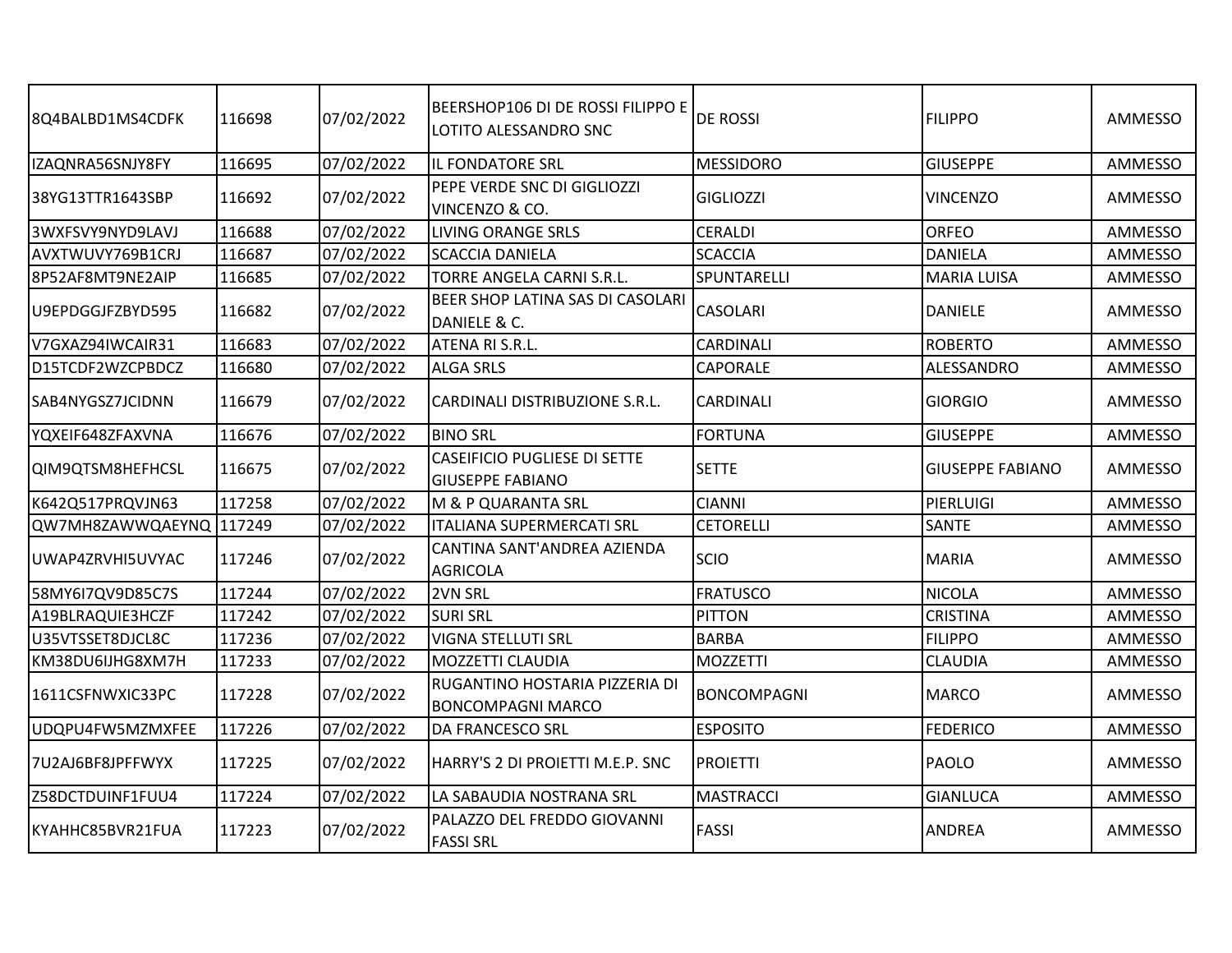| PH3SU16U2G2RRXFV        | 117222 | 07/02/2022 | <b>CAFFE' TROMBETTA SPA</b>                                         | <b>GIORGIO</b>    | <b>TROMBETTA</b> | AMMESSO |
|-------------------------|--------|------------|---------------------------------------------------------------------|-------------------|------------------|---------|
| J93BNCKVHNGUGA8G        | 117220 | 07/02/2022 | PANIFICIO SAN NICOLA S.A.S. DI<br><b>FRASCHETTI DANILO</b>          | <b>FRASCHETTI</b> | <b>DANILO</b>    | AMMESSO |
| YFB9IXD5X6B3Y42U        | 117218 | 07/02/2022 | POMPEO TURISTICA SRL                                                | <b>POMPEO</b>     | <b>DOMENICO</b>  | AMMESSO |
| NBTBP2TDHQPB8XP8        | 117215 | 07/02/2022 | AUSTRO S.R.L.                                                       | D'ITRI            | LUCIANO          | AMMESSO |
| <b>DNZ5WSUUKDIGHIKA</b> | 117211 | 07/02/2022 | C.V.A. CENTRO VINI ARCIONI SRL                                      | <b>ARCIONI</b>    | <b>CLAUDIO</b>   | AMMESSO |
| RWP4AQJ2REWQESS6        | 117856 | 07/02/2022 | LA RIFFA DI GATTA FABRIZIO & C.<br>S.A.S.                           | <b>GATTA</b>      | <b>FABRIZIO</b>  | AMMESSO |
| B43FGGQS4M8P7RPW        | 117209 | 07/02/2022 | <b>PROJECT ORFEO SRLS</b>                                           | <b>CERALDI</b>    | <b>ORFEO</b>     | AMMESSO |
| GWCD66KCl214M889        | 117208 | 07/02/2022 | ANTICA FORNERIA CIOCIARA SNC                                        | <b>MORICONI</b>   | <b>ACHILLE</b>   | AMMESSO |
| 5GCFUSEDDGVA2XTF        | 117205 | 07/02/2022 | <b>REA SALVATORE</b>                                                | <b>REA</b>        | SALVATORE        | AMMESSO |
| N863AXARUWRPM8X7        | 117855 | 07/02/2022 | DI LORETO SOCIETA' COOPERATIVA                                      | <b>DI LORETO</b>  | <b>BRUNO</b>     | AMMESSO |
| EYJ7MAXHAAG331KR        | 117202 | 07/02/2022 | <b>CASSAR MARINA</b>                                                | CASSAR            | <b>MARINA</b>    | AMMESSO |
| <b>FBGRILIR6TCXSJ7K</b> | 117851 | 07/02/2022 | <b>CENTOSEDICI SRL</b>                                              | LAMBRAIA          | <b>ENZA</b>      | AMMESSO |
| S5BDAQ13M2AEDG5G        | 117838 | 07/02/2022 | COOPERATIVA ALLEVATORI<br>BESTIAME TESTA DI LEPRE SOC.<br>COOP AGR. | <b>PALONE</b>     | <b>MARIO</b>     | AMMESSO |
| M8RJTLV2EIJ98S7N        | 117834 | 07/02/2022 | STEELE SRL A SOCIO UNICO                                            | <b>CETORELLI</b>  | PAOLO            | AMMESSO |
| JL89R8GBU76VEJ9R        | 117832 | 07/02/2022 | PORCELLI VINCENZO                                                   | <b>PORCELLI</b>   | <b>VINCENZO</b>  | AMMESSO |
| PWA2GL5LAIJ47MP7        | 117831 | 07/02/2022 | L'AMBARABA CICCI' COCCO' DI<br>APPOLLONI DOMENICA                   | <b>APPOLLONI</b>  | <b>DOMENICA</b>  | AMMESSO |
| WS79YPECMMFGFEHY        | 117809 | 07/02/2022 | MAMABAR S.RL.                                                       | PULICATI          | <b>MARCO</b>     | AMMESSO |
| PK9Q877CZ3MJF2D5        | 117805 | 07/02/2022 | L'ISOLA DELLA PIZZA SRL                                             | PANTALONE         | <b>RENZO</b>     | AMMESSO |
| PRRNNT8LBRDM6NCV        | 117801 | 07/02/2022 | <b>DUE P 2010 SRL</b>                                               | <b>BUSCAINI</b>   | <b>MAURO</b>     | AMMESSO |
| ULNE8MNIJ2K3T84H        | 117800 | 07/02/2022 | <b>WOODS SRL</b>                                                    | SAVASTANO         | <b>ASSUNTA</b>   | AMMESSO |
| VB5IF9AZQK6NIX7A        | 118271 | 07/02/2022 | <b>IBA SRL</b>                                                      | DE SANCTIS        | <b>ALBERTO</b>   | AMMESSO |
| UR87SUC5LQL7ZB4H        | 118272 | 07/02/2022 | <b>TIBERIA FILIPPO</b>                                              | <b>TIBERIA</b>    | <b>FILIPPO</b>   | AMMESSO |
| 4SNRRRVA4QVWXL65        | 118267 | 07/02/2022 | <b>FANTO SRL</b>                                                    | <b>GASPERINI</b>  | <b>FABIO</b>     | AMMESSO |
| 16S2YV84ZKA26UXX        | 118266 | 07/02/2022 | FORNO AGABITI ARNALDO                                               | <b>AGABITI</b>    | <b>ARNALDO</b>   | AMMESSO |
| 2PJGC34VR49LD877        | 118265 | 07/02/2022 | CAFFE' TROMBETTA SPA                                                | <b>GIORGIO</b>    | <b>TROMBETTA</b> | AMMESSO |
| 9F6QJA2KLXGLQE8D        | 118263 | 07/02/2022 | <b>ALONZI EMILIANO</b>                                              | <b>ALONZI</b>     | <b>EMILIANO</b>  | AMMESSO |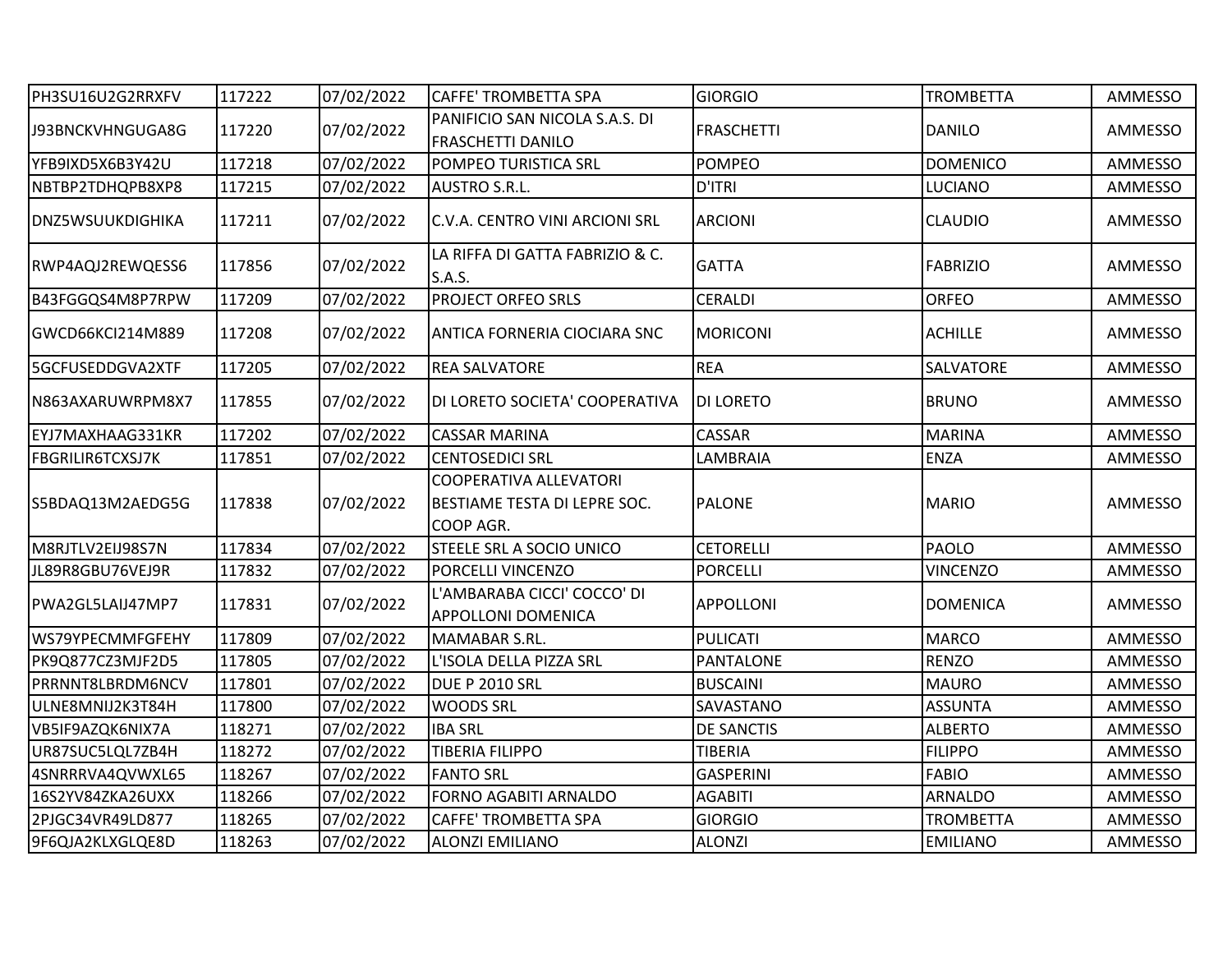| ILJXJVWHM6W2VB2C | 118257 | 07/02/2022 | <b>CENTOSEDICI SRL</b>                                                                    | LAMBRAIA            | ENZA             | AMMESSO |
|------------------|--------|------------|-------------------------------------------------------------------------------------------|---------------------|------------------|---------|
| NBWD8QN1SBX6I3GI | 118255 | 07/02/2022 | <b>LORY SRL SEMPLIFICATA</b>                                                              | <b>ALESSI</b>       | LOREDANA         | AMMESSO |
| SIYTTLMZ9CA34ZRI | 118254 | 07/02/2022 | MIBE S.R.L.                                                                               | <b>MICOCCI</b>      | <b>MARCO</b>     | AMMESSO |
| WB8EREBBBVD7TBG9 | 118253 | 07/02/2022 | LUCINA 2009 SRL                                                                           | ABATE               | <b>MAURO</b>     | AMMESSO |
| HC2MDRQPD2IC65G5 | 118249 | 07/02/2022 | <b>BMA FOOD ENTERPRISE SRL</b>                                                            | <b>FOLINO</b>       | <b>BERNARDO</b>  | AMMESSO |
| DJ12X5LWQMFQHEI6 | 118245 | 07/02/2022 | IDEA FRESCO 2016 SRL                                                                      | <b>BUSCAINI</b>     | <b>MATTEO</b>    | AMMESSO |
| G1N3V6S63K46PJ5T | 118242 | 07/02/2022 | 180G SRLS                                                                                 | <b>MERCURO</b>      | <b>MICHELE</b>   | AMMESSO |
| DV8B1LPIH1RJK66X | 118234 | 07/02/2022 | <b>COOPERATIVA ALLEVATORI DI</b><br><b>BESTIAME TESTA DI LEPRE SOC</b><br><b>COOP AGR</b> | <b>PALONE</b>       | <b>MARIO</b>     | AMMESSO |
| 1QJGXK2NP8JTHRZU | 118232 | 07/02/2022 | AZ AGRICOLA SABINA F.LLI DELLA<br><b>CROCE</b>                                            | <b>DELLA CROCE</b>  | <b>GIUSEPPE</b>  | AMMESSO |
| VUJWVCL694D1W49F | 118225 | 07/02/2022 | REGINAVIARUM S.R.L.                                                                       | PULICATI            | <b>MARCO</b>     | AMMESSO |
| 32HA6IJZCVG6PX28 | 118223 | 07/02/2022 | <b>E.M EVENTI SRL</b>                                                                     | <b>BIZZARRI</b>     | <b>ERICA</b>     | AMMESSO |
| D6J8D4RIDDILN3QC | 118567 | 07/02/2022 | <b>FLAMINIA 451 SRL</b>                                                                   | PASSAMONTI          | <b>FERRUCCIO</b> | AMMESSO |
| 68RQXIAV3QZGXHQE | 118566 | 07/02/2022 | MAZZINI 2021 SRL                                                                          | <b>BUSCAINI</b>     | <b>MATTEO</b>    | AMMESSO |
| 5K2SIEC42XALXECY | 118560 | 07/02/2022 | <b>ADEVENTIROMA SRL</b>                                                                   | <b>GALASSINI</b>    | <b>DALIA</b>     | AMMESSO |
| 8QDQ83YA33YYLMRW | 118559 | 07/02/2022 | PIZZAPOWER SRL                                                                            | <b>MARZI</b>        | <b>CLAUDIA</b>   | AMMESSO |
| 4T4ZDV3V71K292I3 | 118557 | 07/02/2022 | <b>DIDANI SRL</b>                                                                         | D'ANIELLO           | <b>BRUNO</b>     | AMMESSO |
| 7U2HUYHQFKGZK1GM | 118555 | 07/02/2022 | <b>VENERE 19</b>                                                                          | D'ADAMO             | LEONARDO         | AMMESSO |
| EGWMGDE3B1UKVA64 | 118547 | 07/02/2022 | <b>INGIOCO SRL</b>                                                                        | RIZZARDI            | <b>CORRADO</b>   | AMMESSO |
| S5KZIJ7A7TD3X7CG | 118546 | 07/02/2022 | <b>ENOTREVI SRL CON SOCIO UNICO</b>                                                       | <b>GUERRINI</b>     | <b>MARCO</b>     | AMMESSO |
| 1R95HS9759K48U22 | 118543 | 07/02/2022 | SAN BASILIO 2016 SRL                                                                      | <b>BUSCAINI</b>     | MASSIMILIANO     | AMMESSO |
| VTVU6CGX9RDJ87SB | 118542 | 07/02/2022 | <b>FIORENTINI E SAVINA SRL</b>                                                            | <b>FIORENTINI</b>   | <b>MASSIMO</b>   | AMMESSO |
| KA5NAEV8HDJM7UX1 | 118537 | 07/02/2022 | A & F SOCIETA' A RESPONSABILITA'<br>LIMITATA SEMPLIFICATA                                 | <b>FERRAZZO</b>     | <b>ANDREA</b>    | AMMESSO |
| FN81NJIXX45VD5XV | 118532 | 07/02/2022 | <b>MBP SRLS</b>                                                                           | <b>ANGELETTI</b>    | <b>EMANUELE</b>  | AMMESSO |
| XVI4YQV47FFH2I2R | 118529 | 07/02/2022 | <b>RAF SRL</b>                                                                            | <b>GASPERINI</b>    | <b>FABIO</b>     | AMMESSO |
| 5ZYVPJE3GGWX36HQ | 118528 | 07/02/2022 | PANIFICIO MARIANANTONI SILVIO<br>S.R.L.S.                                                 | <b>MARIANANTONI</b> | SILVIO           | AMMESSO |
| 3ZJVUG2ESMXQXUYA | 118527 | 07/02/2022 | <b>GLEMA S.R.L.</b>                                                                       | <b>MICOCCI</b>      | <b>ENZO</b>      | AMMESSO |
| 59ELKUHDZ3R1WT6Z | 118515 | 07/02/2022 | SANT'ELIA SRL                                                                             | <b>BUSCAINI</b>     | MASSIMILIANO     | AMMESSO |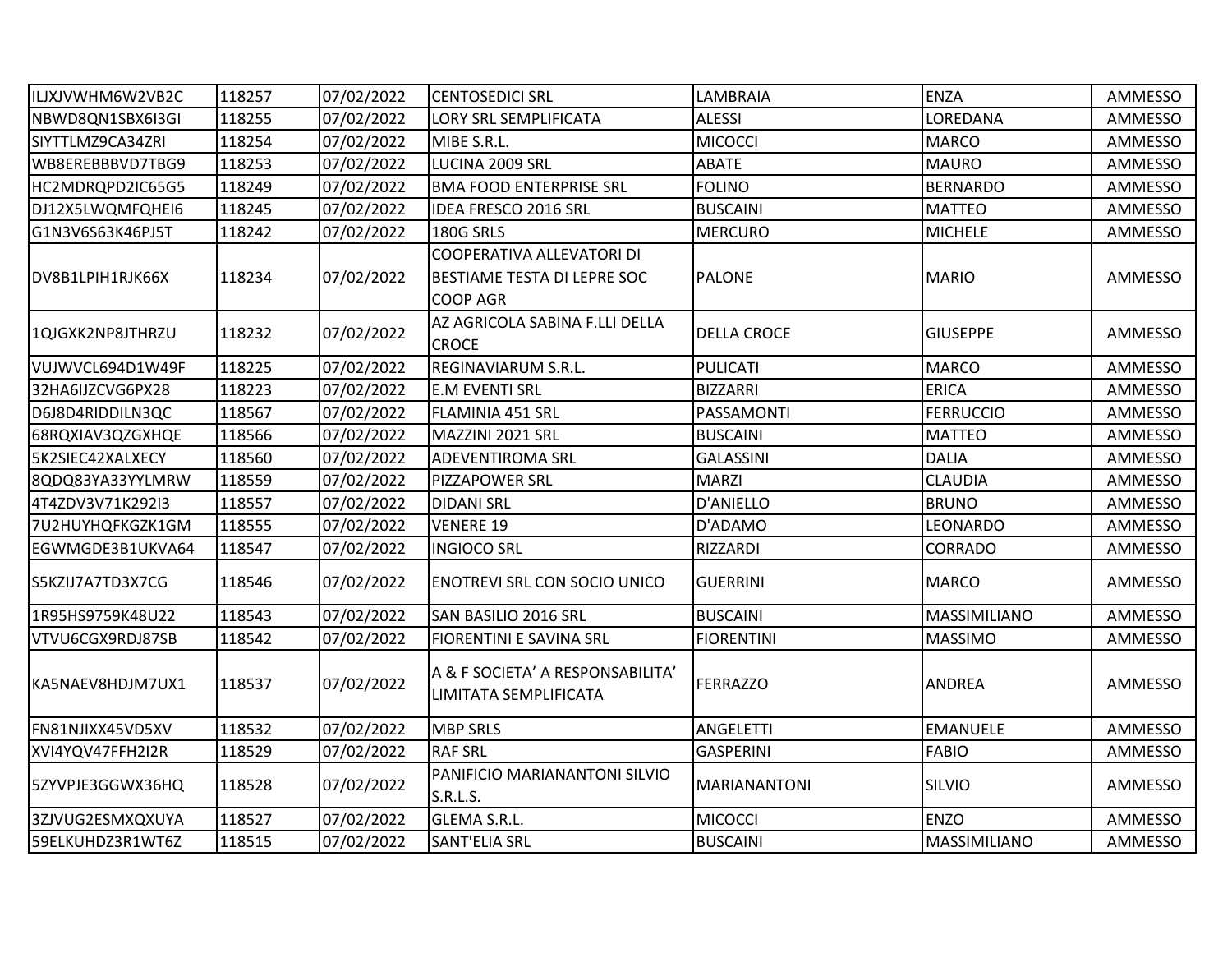| PE1I38IAQ4Z6J8P3 | 118815 | 07/02/2022 | LA FORZA SRL                                               | DI MAMBRO              | <b>CONSUELO</b> | AMMESSO |
|------------------|--------|------------|------------------------------------------------------------|------------------------|-----------------|---------|
| 45BXPQE1UAA8TUY5 | 118811 | 07/02/2022 | LA TERRA DEI DOLCI SRL                                     | <b>IPPOLITI</b>        | <b>ENZO</b>     | AMMESSO |
| 31NEW6W3P83LPFST | 118809 | 07/02/2022 | <b>SUPER ELITE 5 SRL</b>                                   | <b>FEDELI</b>          | <b>FRANCO</b>   | AMMESSO |
| TNTX7JU9MKVF95IP | 118808 | 07/02/2022 | TORREFAZIONE ADRIATICA DEI F.LLI<br><b>BERTINI S.R.L.</b>  | <b>BERTINI</b>         | <b>ROSANNA</b>  | AMMESSO |
| R54H9ICGRBPVD1BZ | 118806 | 07/02/2022 | <b>GUSTOPIU GIOVANNETTI MAURIZIO</b>                       | <b>GIOVANNETTI</b>     | <b>MAURIZIO</b> | AMMESSO |
| KIWR1QQJVKWUR7MW | 118801 | 07/02/2022 | CIAMPINI 2 S.A.S. DI CIAMPINI<br><b>ANDREA</b>             | <b>CIAMPINI</b>        | <b>ANDREA</b>   | AMMESSO |
| KIT21MZ59JNA1LZ5 | 118797 | 07/02/2022 | ZAMBARELLI 2021 SRL                                        | <b>BUSCAINI</b>        | <b>MATTEO</b>   | AMMESSO |
| 64LZIJXJPQV7WHXY | 118795 | 07/02/2022 | <b>LUPO GIANNI</b>                                         | <b>LUPO</b>            | <b>GIANNI</b>   | AMMESSO |
| 6PFQGGWMCRN2LBG9 | 118794 | 07/02/2022 | LA TERRA DEI SAPORI SRL                                    | <b>IPPOLITI</b>        | <b>ENZO</b>     | AMMESSO |
| RLM2FVWCEVEC2JHY | 118793 | 07/02/2022 | RE-WINE DI ZOPPELLARO CRISTIAN                             | <b>ZOPPELARO</b>       | CRISTIAN        | AMMESSO |
| GCFDD3EXNRP8KKYJ | 118788 | 07/02/2022 | <b>BIRRIFUGIO SRL</b>                                      | RAGNI                  | <b>CLAUDIO</b>  | AMMESSO |
| 217PEWWDQTZEJWES | 118786 | 07/02/2022 | <b>BARLEP S.R.L.S.</b>                                     | <b>BARTOLETTI</b>      | <b>STEFANO</b>  | AMMESSO |
| K4T4LL9TQFJPQSKS | 118779 | 07/02/2022 | <b>LEGA SRL</b>                                            | SAVASTANO              | <b>ASSUNTA</b>  | AMMESSO |
| WLB784F6P2V56K9S | 118773 | 07/02/2022 | <b>PUBLICAN SRLS</b>                                       | <b>LIZIO BRUNO</b>     | <b>GABRIELE</b> | AMMESSO |
| TG4NFSVB1SMK2UBW | 118770 | 07/02/2022 | EMPORIO MG DI MINORI GIANNI                                | <b>MINORI</b>          | <b>GIANNI</b>   | AMMESSO |
| R7SIX79B8MRHA8JN | 118769 | 07/02/2022 | LA BOTTEGA DEI SAPORI DI FANTINI<br><b>ROMINA</b>          | <b>FANTINI</b>         | <b>ROMINA</b>   | AMMESSO |
| 8IMYXV2MGL4FEGW7 | 118768 | 07/02/2022 | <b>ISLA SRLS</b>                                           | <b>VIDALES SONSECA</b> | <b>ISMAEL</b>   | AMMESSO |
| PXZWX2G8VPN66C2R | 118765 | 07/02/2022 | MAJOR 75 SRL                                               | <b>BENEDETTI</b>       | <b>CLARA</b>    | AMMESSO |
| 5DIHCJZ8T39FZ4WL | 118762 | 07/02/2022 | <b>VINOVIP SRL</b>                                         | <b>GUERRINI</b>        | <b>MARCO</b>    | AMMESSO |
| UR8PI1KQCQ2UWALW | 118761 | 07/02/2022 | <b>CALIFORNIA CATERING SRL</b>                             | TIRINDELLI             | ALESSANDRO      | AMMESSO |
| ILHI7UDPATCVSFKM | 118760 | 07/02/2022 | P.F.FOOD SRL                                               | <b>LIBICO</b>          | <b>FABRIZIO</b> | AMMESSO |
| CU3XW4W7XJA2ZE38 | 118759 | 07/02/2022 | ELITE NOMENTANA SRL                                        | MERVOGLINO             | <b>ALESSIO</b>  | AMMESSO |
| FK63BG32P2B6FSVU | 119021 | 07/02/2022 | RISTORANTE LA VILLETTA DA MARIO<br>S.A.S. DI MARINO F.& C. | <b>MARINO</b>          | <b>FELICE</b>   | AMMESSO |
| FPVFYD5E4SVVQXJW | 119018 | 07/02/2022 | DARS DI DARIO SCATOLINI                                    | <b>SCATOLINI</b>       | <b>DARIO</b>    | AMMESSO |
| JQLAG8ICHAQFE1ET | 119012 | 07/02/2022 | <b>SUPER ELITE 6 SRL</b>                                   | <b>FEDELI</b>          | <b>FRANCO</b>   | AMMESSO |
| FWXCSPSF2H3MRIT5 | 119008 | 07/02/2022 | PEPE VERDE SNC DI GIGLIOZZI<br>VINCENZO & CO.              | <b>GIGLIOZZI</b>       | <b>VINCENZO</b> | AMMESSO |
| JKKRPV53BVNE2K55 | 119007 | 07/02/2022 | <b>MACELLO SRL</b>                                         | PASSAMONTI             | <b>ALESSIO</b>  | AMMESSO |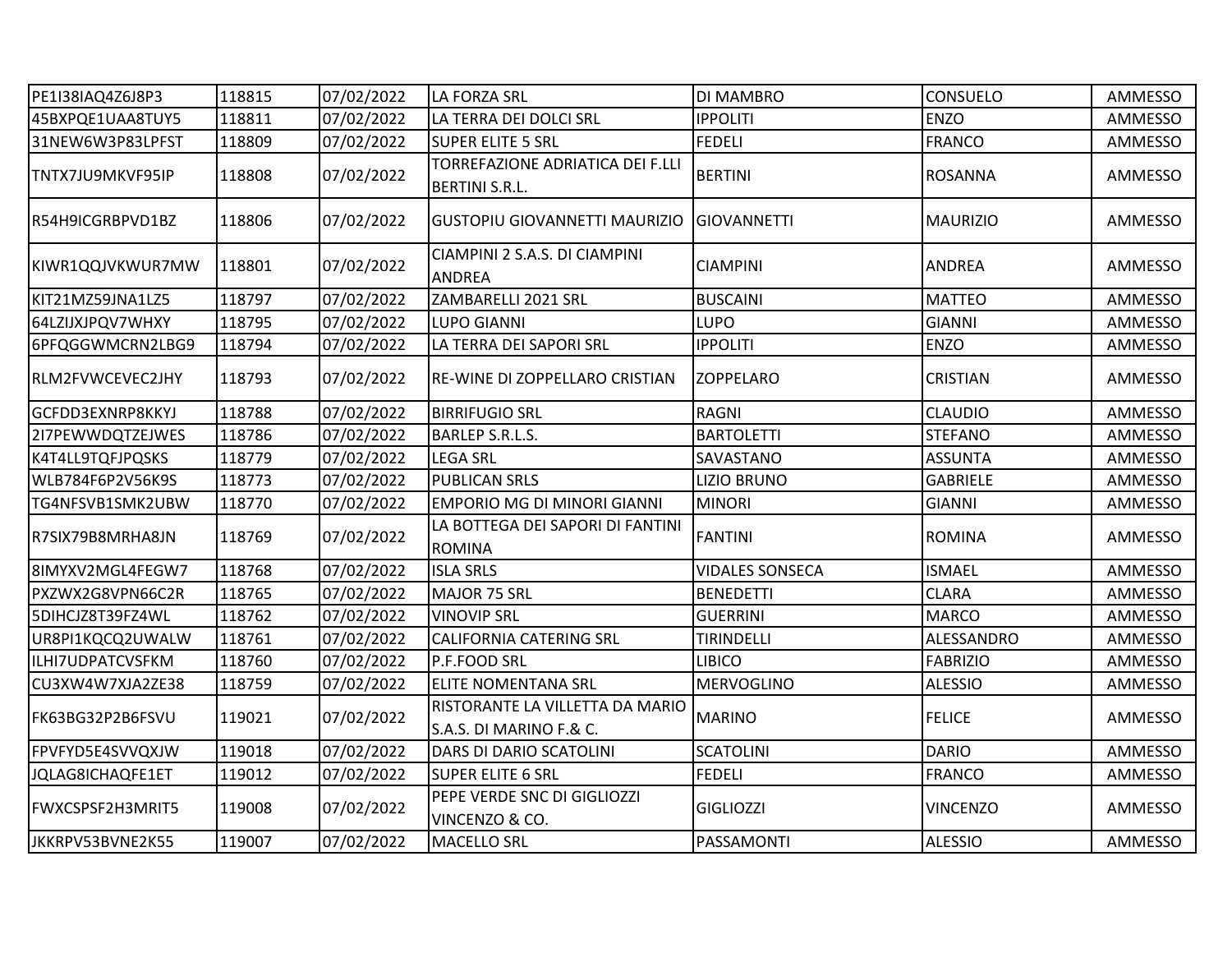| NKXWWI798YH8BPGQ | 119004 | 07/02/2022 | <b>FORNO ROSCIOLI SRL</b>                           | <b>ROSCIOLI</b>    | PIER LUIGI       | AMMESSO |
|------------------|--------|------------|-----------------------------------------------------|--------------------|------------------|---------|
| J3SFFYVWB9LIR94F | 119003 | 07/02/2022 | <b>PUBLICAN SRLS</b>                                | <b>LIZIO BRUNO</b> | <b>GABRIELE</b>  | AMMESSO |
| 49PR4Y9RAB39P8LI | 118994 | 07/02/2022 | <b>IMPERIUM SRL</b>                                 | COLASANTI          | PAOLO            | AMMESSO |
| KX4CUW7YZCLCEZXB | 118986 | 07/02/2022 | RAVAZZOLO VALERIA                                   | <b>RAVAZZOLO</b>   | <b>VALERIA</b>   | AMMESSO |
| 7C54VYKB6JZ4JLVF | 118985 | 07/02/2022 | SFARINANDO SRL                                      | <b>DELL'ELICE</b>  | LUCIANO          | AMMESSO |
| WZN1B26VK1SDC416 | 118981 | 07/02/2022 | <b>MONTANI SRL</b>                                  | <b>MONTANI</b>     | <b>SERGIO</b>    | AMMESSO |
| 8EWG7B3IYV9SDR7L | 118977 | 07/02/2022 | <b>FAM SRL</b>                                      | <b>CARICCHIA</b>   | <b>RAFFAELE</b>  | AMMESSO |
| CTQ292MJPVGTQXHB | 118972 | 07/02/2022 | <b>VQUADRO SRLS</b>                                 | VANZO              | <b>SIMONE</b>    | AMMESSO |
| 2P74F62S9EU2ZR5P | 118970 | 07/02/2022 | SALUMERIA ROSCIOLI SRL                              | <b>ROSCIOLI</b>    | ALESSANDRO       | AMMESSO |
| 5CJTS3WKYIFRUQCH | 119166 | 07/02/2022 | <b>BAR GELATERIA DI STEFANELLI</b><br>ALESSANDRO    | <b>STEFANELLI</b>  | ALESSANDRO       | AMMESSO |
| 78FX3MRPM9NKWSL8 | 119160 | 07/02/2022 | PIZZA MAGNA SRL                                     | <b>CIFRA</b>       | <b>GIULIA</b>    | AMMESSO |
| MVT8G6QMU1XM3VJQ | 119158 | 07/02/2022 | <b>SAN DONATO SRL UNIPERSONALE</b>                  | <b>FERLICCA</b>    | <b>ALESSIO</b>   | AMMESSO |
| ERD3WE1F74RXC2B6 | 119157 | 07/02/2022 | RARO FOOD SNC DI CATALDO<br>LORENZO E SARTORI PAOLO | CATALDO            | LORENZO          | AMMESSO |
| 3HD6EPCHYMH4MIFA | 119155 | 07/02/2022 | SFARINANDO SRL                                      | <b>DELL'ELICE</b>  | <b>LUCIANO</b>   | AMMESSO |
| XCUUI4QXAV2T6DH3 | 119152 | 07/02/2022 | IL PEPERONCINO SNC                                  | CORBIANCO          | <b>RITA</b>      | AMMESSO |
| 6NVBZM6RP3NDX12U | 119151 | 07/02/2022 | <b>FOOD ATELIER SRL</b>                             | RIBACCHI           | <b>FILIPPO</b>   | AMMESSO |
| 1KCTHTPYXBRIKQDP | 119150 | 07/02/2022 | DI FAUSTINO MYRIAM                                  | DI FAUSTINO        | <b>MYRIAM</b>    | AMMESSO |
| LBHL6BBT3UQ4H5TJ | 119148 | 07/02/2022 | 'O VELLETRANO DI CHIARI MICHELE                     | <b>CHIARI</b>      | <b>MICHELE</b>   | AMMESSO |
| MAIPY3EA8CCPW8PA | 119145 | 07/02/2022 | SUPER ELITE TRADING SRL                             | <b>CONTI</b>       | <b>MARCO</b>     | AMMESSO |
| DS69KL89DPHIHJWV | 119144 | 07/02/2022 | ELITE FONTE NUOVA SRL                               | <b>MERVOGLINO</b>  | <b>ALESSIO</b>   | AMMESSO |
| DTDCI22ZCL6URNZN | 119142 | 07/02/2022 | <b>OZZIMO FRANCESCO</b>                             | <b>OZZIMO</b>      | <b>FRANCESCO</b> | AMMESSO |
| FWNC28GXB8R5VZAU | 119141 | 07/02/2022 | <b>SESTO SENSO SRL</b>                              | <b>BLANDA</b>      | <b>AMELIA</b>    | AMMESSO |
| SX7XMVSNEVFDBAY4 | 119138 | 07/02/2022 | <b>I CICERI SRL</b>                                 | <b>TAITO</b>       | <b>RODOLFO</b>   | AMMESSO |
| 5C4EAT59NIC5PL7Q | 119137 | 07/02/2022 | RISTORANTE PIZZERIA MIRALAGO<br>SRL                 | DE MASSIMI         | <b>GIOVANNI</b>  | AMMESSO |
| IK5QE815NCKFGJ6E | 119130 | 07/02/2022 | <b>SUPER ELITE FOODS SRL</b>                        | <b>CONTI</b>       | <b>MARCO</b>     | AMMESSO |
| KY9HCB2RAQ38CA4L | 119128 | 07/02/2022 | <b>GUIDI SRLS</b>                                   | <b>GUIDI</b>       | <b>DANIELE</b>   | AMMESSO |
| 947GAL1ETCIKUQ4J | 119126 | 07/02/2022 | SO.TER DI SOMMA FRANCESCO E C.<br>SAS               | SOMMA              | <b>FRANCESCO</b> | AMMESSO |
| SVFQ73G7IYEW5G3S | 119122 | 07/02/2022 | <b>IMPERATORI COMMERCIALE SRL</b>                   | <b>IMPERATORI</b>  | <b>ROBERTO</b>   | AMMESSO |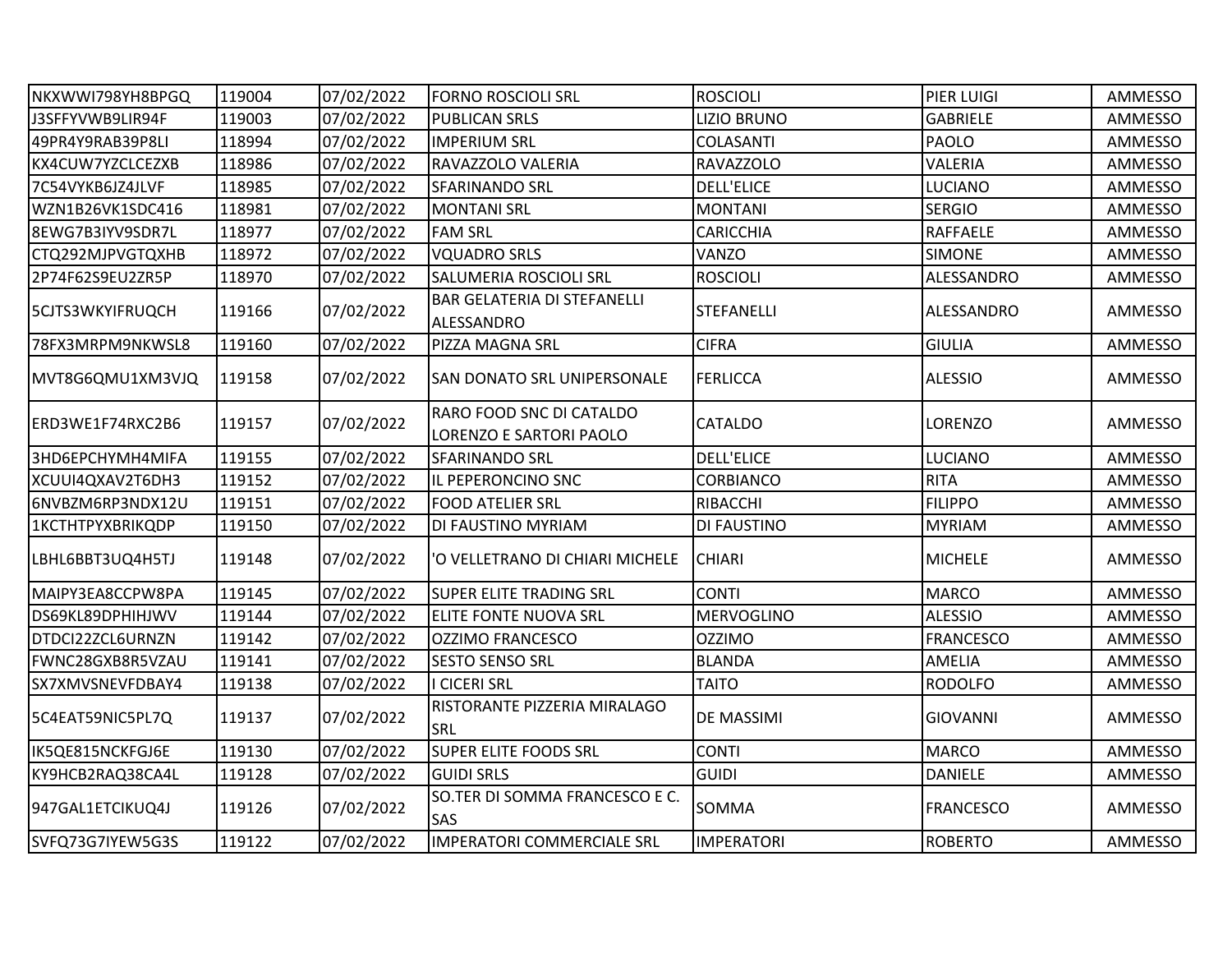| 7DHPGRYVUJABQSG2 | 119121 | 07/02/2022 | <b>FREE MARKET SRL</b>                                 | <b>MORETTI</b>    | <b>BRUNO</b>          | AMMESSO |
|------------------|--------|------------|--------------------------------------------------------|-------------------|-----------------------|---------|
| UUQRZW1QCE1U942K | 119119 | 07/02/2022 | <b>XXL MARKET SRL</b>                                  | <b>MORETTI</b>    | <b>BRUNO</b>          | AMMESSO |
| 6F2ML8IQZ9U1R181 | 119118 | 07/02/2022 | LA MAGNOLIA S.R.L.S.                                   | MARCUCCILLI       | <b>GIAMPIERO</b>      | AMMESSO |
| U1TU2JY7A9AFV9JT | 119117 | 07/02/2022 | <b>MAPISA SRLS</b>                                     | <b>SUATONI</b>    | <b>RITA</b>           | AMMESSO |
| Q4BLLGC35XLY2BKC | 119315 | 07/02/2022 | DITTA INDIVIDUALE ABBAFATI<br><b>VITTORIO</b>          | <b>ABBAFATI</b>   | <b>VITTORIO</b>       | AMMESSO |
| U8S3GUCZI4UWVLMB | 119314 | 07/02/2022 | <b>BARRA FOOD GROUP SRLS</b>                           | <b>ORFEI</b>      | <b>MICHELA</b>        | AMMESSO |
| Q1CYGTJZX9GXJ3I1 | 119313 | 07/02/2022 | <b>ROMOLO SRL</b>                                      | MASSARELLI        | <b>DANILO</b>         | AMMESSO |
| WWSKBLWLS8PAP2MY | 119308 | 07/02/2022 | EREDI ANTONINI SAS DI UBALDI<br><b>RICCARDO</b>        | <b>UBALDI</b>     | <b>RICCARDO</b>       | AMMESSO |
| GY9MT3YCMAAF8YV5 | 119305 | 07/02/2022 | <b>REA IVAN</b>                                        | <b>REA</b>        | <b>IVAN</b>           | AMMESSO |
| ANWSYA5MX3LSSEII | 119301 | 07/02/2022 | <b>RISTORO DEGLI ANGELI SRL</b>                        | <b>GIROLAMI</b>   | <b>ELISABETTA</b>     | AMMESSO |
| 1E1Y1STP18VVZU4C | 119291 | 07/02/2022 | COOP RISPARMIO 79 SOC. COOP                            | <b>LIBERATI</b>   | <b>ROSELLA</b>        | AMMESSO |
| T8IDG2SZWY42I3CQ | 119289 | 07/02/2022 | <b>FAM SRL</b>                                         | <b>CARICCHIA</b>  | <b>RAFFAELE</b>       | AMMESSO |
| EY3P6DRCG1MAXGAR | 119287 | 07/02/2022 | TRATTORIA IL BERSAGLIERE DI LANZI<br>PAOLA E C. SNC    | LANZI             | <b>PAOLA</b>          | AMMESSO |
| TR671HMYV56Q54S8 | 119277 | 07/02/2022 | <b>MONTANI SRL</b>                                     | <b>MONTANI</b>    | <b>SERGIO</b>         | AMMESSO |
| KU889ZV3CYQKMKZY | 119276 | 07/02/2022 | PESCE AMORE E FANTASIA DI ABIDI<br><b>ILHEM</b>        | <b>ABIDI</b>      | <b>ILHEM BENT ALI</b> | AMMESSO |
| JEXXHFIV3W7PRNDR | 119274 | 07/02/2022 | SUPER ELITE 2 S.R.L.                                   | <b>FEDELI</b>     | <b>CHIARA</b>         | AMMESSO |
| 9F9SSC2C37B23HGE | 119270 | 07/02/2022 | LE QUERCE ANTICHE SOC AGR<br><b>SEMPL</b>              | PIERI             | <b>FRANCESCO</b>      | AMMESSO |
| 7HT8NJ6SA8EN624Q | 119267 | 07/02/2022 | <b>F&amp;F SRL</b>                                     | <b>FELIZIANI</b>  | <b>FEDERICO</b>       | AMMESSO |
| V5UP17PRT3ZTYA6I | 119264 | 07/02/2022 | <b>SIRIA SRL</b>                                       | DI MICHELE        | <b>MARCO</b>          | AMMESSO |
| HSCWWE4MAJ3YLGV1 | 119422 | 07/02/2022 | <b>MANGIAMO SRL</b>                                    | <b>FIOCCO</b>     | <b>ANDREA</b>         | AMMESSO |
| YED55IDZV21JZKRN | 119420 | 07/02/2022 | CON SPIRITO DIVINO SRLS                                | <b>DISTEFANO</b>  | AMELIA                | AMMESSO |
| NTCENN66ATA9H5MC | 119419 | 07/02/2022 | PETTI STEFANO                                          | PETTI             | <b>STEFANO</b>        | AMMESSO |
| MN3V46KRVFHJRNIF | 119413 | 07/02/2022 | <b>VALORIZZAZIONI TURISTICHE SRL</b>                   | <b>SERAFINI</b>   | <b>CLAUDIA</b>        | AMMESSO |
| 5V3EDXAN82512H5X | 119409 | 07/02/2022 | <b>LADISA SRL</b>                                      | <b>SEBASTIO</b>   | <b>FRANCESCO</b>      | AMMESSO |
| Z3KSPYDG8IXTVCZF | 119401 | 07/02/2022 | <b>MAMMA MIA SRL</b>                                   | <b>MARTINELLI</b> | <b>CAROLINA</b>       | AMMESSO |
| Y5P1WS4NI9QTZLLW | 119399 | 07/02/2022 | PANIFICIO BORGO SNC                                    | <b>PETRONI</b>    | CARLA                 | AMMESSO |
| 495IWGNGXBHYL6CX | 119394 | 07/02/2022 | <b>BE'ER SHEVA DI DI FILIPPO MARIO &amp;</b><br>C. SNC | <b>DI FILIPPO</b> | <b>MARIO</b>          | AMMESSO |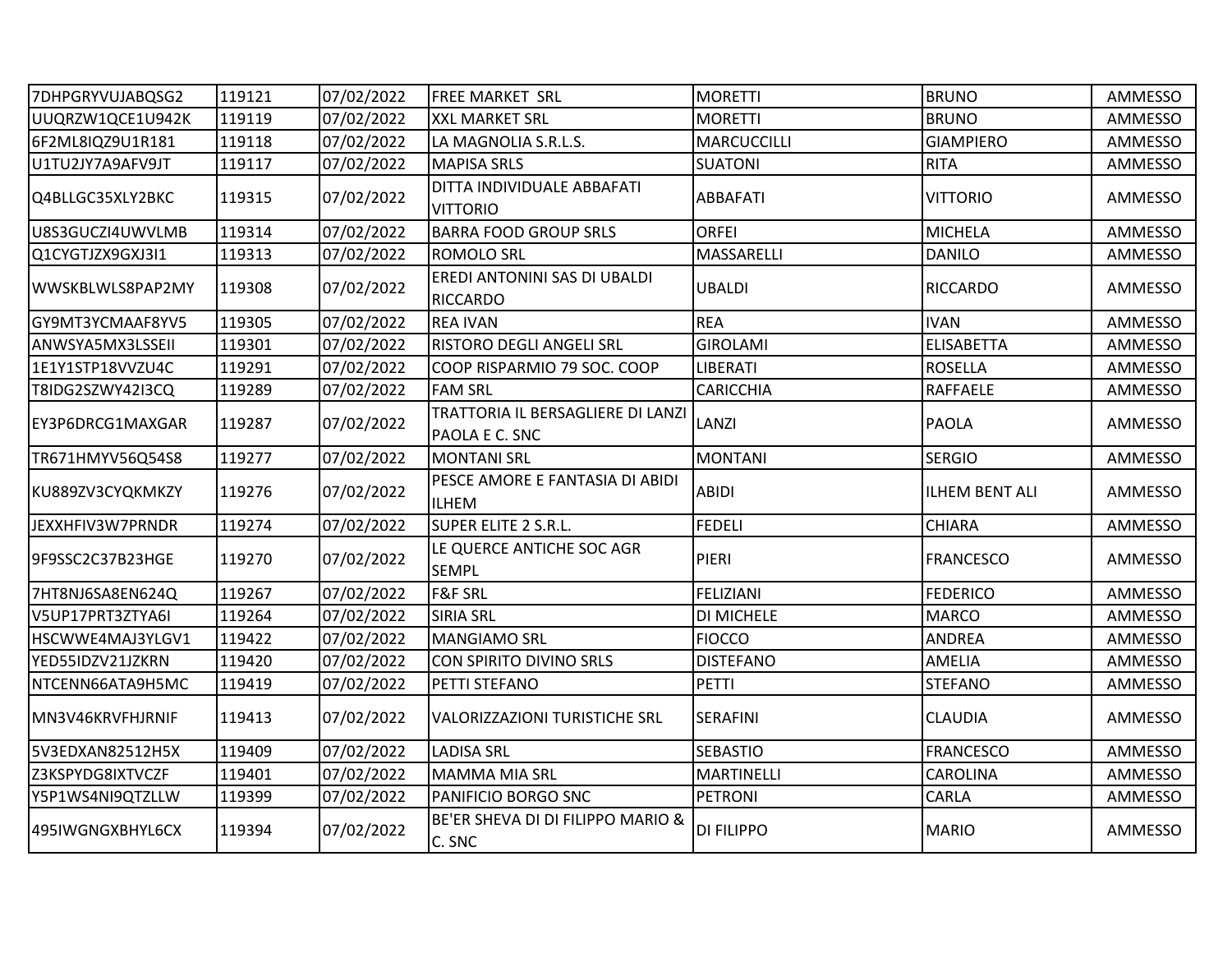| PNV5DKPF1Z42WU2K | 119393 | 07/02/2022 | <b>DAVID &amp; DAVID SRL</b>                           | <b>SOAITA</b>     | <b>FLORIN</b>         | AMMESSO |
|------------------|--------|------------|--------------------------------------------------------|-------------------|-----------------------|---------|
| EMT357JHULU973E6 | 119388 | 07/02/2022 | <b>BORGO ANTICO S.R.L.</b>                             | <b>COLASANTI</b>  | <b>LUCIA</b>          | AMMESSO |
| 6936K9VD516PXTT3 | 119387 | 07/02/2022 | <b>GELATO BACIATO DI PONTILLO</b><br><b>GIANFRANCO</b> | <b>PONTILLO</b>   | <b>GIANFRANCO</b>     | AMMESSO |
| XSJCGDXHECF43818 | 119625 | 07/02/2022 | BAR ACQUAFREDDA SOC COOP                               | <b>VITELLOZZI</b> | <b>FRANCO</b>         | AMMESSO |
| TVEDBHBM839AZA11 | 119621 | 07/02/2022 | HOPE DI CAPPUCCINI M. E<br>BICCHIERINI N. S.N.C.       | <b>CAPPUCCINI</b> | <b>MARIO</b>          | AMMESSO |
| N4DH4Q7MQNGDXHD5 | 119733 | 07/02/2022 | ALFA ACIDI SNC DI MIRKO CARETTA                        | <b>CARETTA</b>    | <b>MIRKO</b>          | AMMESSO |
| V5PF3J64DF9ZH6XY | 119727 | 07/02/2022 | <b>CSA COMPANY SRL</b>                                 | <b>MANCINI</b>    | <b>ALEX</b>           | AMMESSO |
| 5CGDLMGPCFM49RUT | 119725 | 07/02/2022 | VILLA SAN FILIPPO SRLS                                 | MASTRAPASQUA      | <b>MARIA CLAUDIA</b>  | AMMESSO |
| 1BWPJH2XRLT9ZGV9 | 119724 | 07/02/2022 | 2M S.R.L.S. UNIPERSONALE                               | <b>MARIANTONI</b> | <b>CARLO</b>          | AMMESSO |
| 52N776VKQVH979GP | 119824 | 07/02/2022 | <b>CAVE SRL</b>                                        | DE SANCTIS        | <b>DOMENICANTONIO</b> | AMMESSO |
| KJY9FB6Z2D3Z2PXT | 119823 | 07/02/2022 | <b>CENTRALMARKET DUE SRL</b>                           | <b>DESERTI</b>    | PAOLO                 | AMMESSO |
| W4YNJ1NGMCWFXK3S | 119821 | 07/02/2022 | <b>INNOVATIS SRLS</b>                                  | PALMIERI          | <b>IVANO</b>          | AMMESSO |
| GV5L8CJ32UAG8W6T | 119817 | 07/02/2022 | <b>COSTANGELO SRL</b>                                  | <b>DESTRO</b>     | <b>RICCARDO</b>       | AMMESSO |
| 1P2EZSIHBYH4EMHF | 119948 | 07/02/2022 | TAPALOCA S.R.L.                                        | <b>BERIO</b>      | <b>MATTEO</b>         | AMMESSO |
| 8H6NW8L4E8GUIS7Y | 119945 | 07/02/2022 | DI LUGLIO SRL                                          | <b>DI LUGLIO</b>  | <b>DAVIDE</b>         | AMMESSO |
| WHZSH24FEGX5EQI5 | 119944 | 07/02/2022 | <b>GRG SOCIETA A RESPONSABILITA</b><br><b>LIMITATA</b> | <b>SUATONI</b>    | <b>RITA</b>           | AMMESSO |
| ZQJWFS9ZLQSQ8W27 | 119943 | 07/02/2022 | MATTUS S.R.L.                                          | <b>BARALDI</b>    | <b>MASSIMO</b>        | AMMESSO |
| HJFGUKBD4RZVW1W9 | 119942 | 07/02/2022 | SHOP 2000 SRL                                          | <b>DESERTI</b>    | <b>GIOVANNI</b>       | AMMESSO |
| ZXP55EQPL48UZ9JA | 120033 | 07/02/2022 | <b>BARLEP S.R.L.S.</b>                                 | <b>BARTOLETTI</b> | <b>STEFANO</b>        | AMMESSO |
| EN3JUBHIP98D38HT | 120032 | 07/02/2022 | MAGNESIA S.A.S DI VALENTINI<br><b>MARCO</b>            | <b>VALENTINI</b>  | <b>MARCO</b>          | AMMESSO |
| 1W8D9QUB144Q1GUA | 120030 | 07/02/2022 | UNCORK S.R.L.S.                                        | <b>MATTISI</b>    | <b>DARIO</b>          | AMMESSO |
| EZE9YQ7TVAN2KIVG | 120137 | 07/02/2022 | IMPRESA INDIVIDUALE - CORSETTI<br><b>FABIO</b>         | <b>CORSETTI</b>   | <b>FABIO</b>          | AMMESSO |
| JFBYCRTWEY7BI6C1 | 120135 | 07/02/2022 | FEDORENKO OLENA                                        | <b>FEDORENKO</b>  | <b>OLENA</b>          | AMMESSO |
| 7N4N59CX1WMBISVV | 120128 | 07/02/2022 | <b>PATIO SRLS</b>                                      | CASSANDRA         | <b>MANUEL</b>         | AMMESSO |
| RD6WX11Q443HVN2G | 120254 | 07/02/2022 | SPIZZALA & C. SRL                                      | SALVI             | <b>GIANLUCA</b>       | AMMESSO |
| WPFL1ZN7WRR5VCZV | 120252 | 07/02/2022 | <b>CRIMAL SRL</b>                                      | CRISTIANO         | <b>MARTINO</b>        | AMMESSO |
| WTFAQ6GUTLLTKXDC | 120251 | 07/02/2022 | LA GRANDE CUCINA SPA                                   | <b>FARINA</b>     | <b>SERGIO</b>         | AMMESSO |
| MIAY4SKJTYCXC59N | 120250 | 07/02/2022 | PONTE MILVIO 2014 S.R.L.                               | <b>DI CROCCO</b>  | <b>FABIO</b>          | AMMESSO |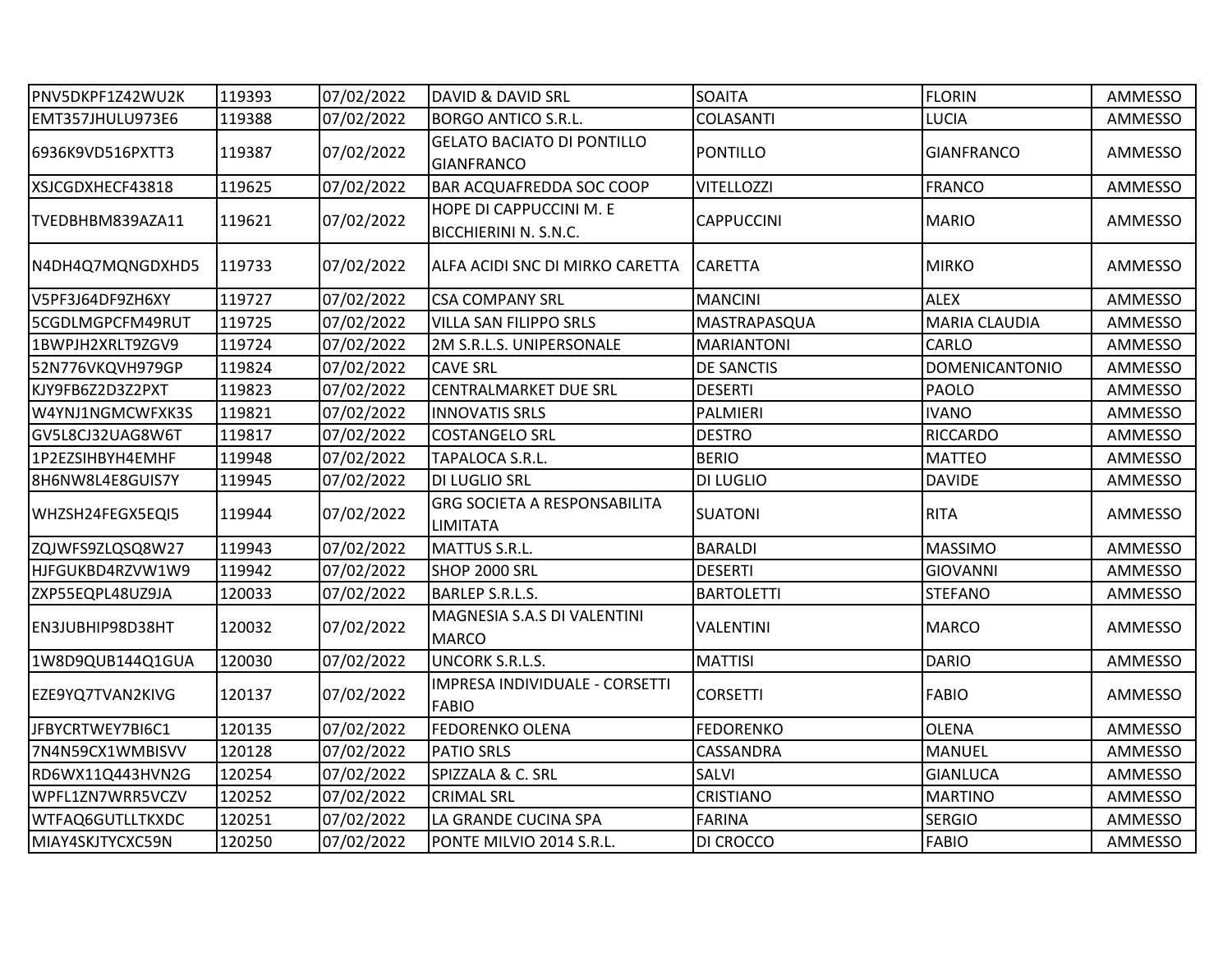| U68435N8TMX29VCS        | 120338 | 07/02/2022 | <b>ALLVERIA SRL</b>                                   | <b>FRANCELLINI</b> | <b>LELIO</b>          | AMMESSO |
|-------------------------|--------|------------|-------------------------------------------------------|--------------------|-----------------------|---------|
| GMP6EFW8IFF868SK        | 120335 | 07/02/2022 | NORCINERIA E MACELLERIA DI<br>VERGATI A.E R. S.N.C.   | <b>VERGATI</b>     | <b>RAFFAELLA</b>      | AMMESSO |
| 2U2G97GD2SX2MSLV        | 120333 | 07/02/2022 | LE VIGNE A.R. DI RUSSO ALBERTO                        | <b>RUSSO</b>       | <b>ALBERTO</b>        | AMMESSO |
| Z2RLK2PR3S731NT7        | 120332 | 07/02/2022 | SAILING 809 SRLS                                      | <b>HUSSEIN</b>     | NOUR ALDEEN GHAZI A   | AMMESSO |
| 3DJTW939VBRIEBHD        | 120326 | 07/02/2022 | CAFFÈ FIORENTINI SNC                                  | <b>IANNARELLI</b>  | <b>CRISTIANO</b>      | AMMESSO |
| EWC54HS1GDVM14IJ        | 120478 | 07/02/2022 | LA CANTINELLA SAS DI SFORZINI<br>RUFINO E C.          | SFORZINI           | <b>RUFINO</b>         | AMMESSO |
| <b>IDTPK6RXLTWKNYND</b> | 120477 | 07/02/2022 | RISTORANTE ALBERGO SANCAMILLO<br><b>SNC</b>           | SANCAMILLO         | <b>DOMENICO</b>       | AMMESSO |
| 258M3NUN9A2AC9MN        | 120476 | 07/02/2022 | <b>MARTELLINI GIUSEPPE</b>                            | <b>MARTELLINI</b>  | <b>GIUSEPPE</b>       | AMMESSO |
| JLWGGP1LU4APCDTT        | 120475 | 07/02/2022 | <b>MACI SRL</b>                                       | <b>CICCONI</b>     | <b>MATTEO</b>         | AMMESSO |
| FB3QD7J6Z8VA9JJT        | 120469 | 07/02/2022 | LE PANTANELLE LIVING SRL                              | PARISELLA          | <b>ERICA</b>          | AMMESSO |
| NAVT9D6T286833FC        | 120466 | 07/02/2022 | IL VIALE DI PARIS FLAVIA & C. SAS                     | <b>PARIS</b>       | <b>FLAVIA</b>         | AMMESSO |
| R7NNG43C7RTE1S3G        | 120463 | 07/02/2022 | ONDA TECHNOLOGY S.R.L.                                | MAZZELLA           | <b>LUCA</b>           | AMMESSO |
| D4VUIMMXTEBM2ZGU        | 120460 | 07/02/2022 | RENDEZ-VOUS SNC DI GIGANTE A. E<br>FORZAN P. & C.     | <b>FORZAN</b>      | PAOLO                 | AMMESSO |
| 25VWB4RRWZH9R5GL        | 120556 | 07/02/2022 | PIUMADA SNC DI OTTAVIANI<br>SETTIMIA MARIA            | <b>OTTAVIANI</b>   | <b>SETTIMIA MARIA</b> | AMMESSO |
| QW33QUVJMFWRBPNJ        | 120555 | 07/02/2022 | LA PANCHINA DI ROBY DI ROBERTO<br><b>IEGRI</b>        | <b>IEGRI</b>       | <b>ROBERTO</b>        | AMMESSO |
| ZCFT6X6Z5VZBS2IX        | 120554 | 07/02/2022 | <b>GREENROOF S.R.L.</b>                               | DE LAURENTIIS      | <b>AURELIO</b>        | AMMESSO |
| LTIJAZCZ5LLGWKFW        | 120551 | 07/02/2022 | CASEIFICIO LA CAMPANIA DI<br><b>EMANUELE CARDILLO</b> | CARDILLO           | <b>EMANUELE</b>       | AMMESSO |
| 57UR7LANEKEPWSXF        | 120550 | 07/02/2022 | LA TAVERNA DEI LUMIERE DI NUCCI<br><b>WALTER</b>      | <b>NUCCI</b>       | <b>WALTER</b>         | AMMESSO |
| 5WFDQU4Q2DRXYSQ1        | 120701 | 07/02/2022 | <b>DEITRE SRLS</b>                                    | CASALE             | <b>LORENZO</b>        | AMMESSO |
| MK9JY5LEZKAXDZW9        | 120697 | 07/02/2022 | ALBERGO LA PACE SRL                                   | <b>CALABRESI</b>   | <b>ANNA MARIA</b>     | AMMESSO |
| 9WRZ774ZW5QRIQFS        | 120694 | 07/02/2022 | MILANA GIOVANNI                                       | <b>MILANA</b>      | <b>GIOVANNI</b>       | AMMESSO |
| B6EFNR8XLDYWW5N1        | 120734 | 07/02/2022 | DE BONIS MARIA LORETA                                 | <b>DE BONIS</b>    | <b>MARIA LORETA</b>   | AMMESSO |
| W51A1I4ANEHWCCKQ        | 120733 | 07/02/2022 | <b>SOCRATE SRL</b>                                    | <b>FIACCHI</b>     | <b>MARIO</b>          | AMMESSO |
| VVCM4AF12B8NXW8I        | 120796 | 07/02/2022 | IL PUBBINO SRLS                                       | GHIRARDELLI        | <b>GIOVANNI</b>       | AMMESSO |